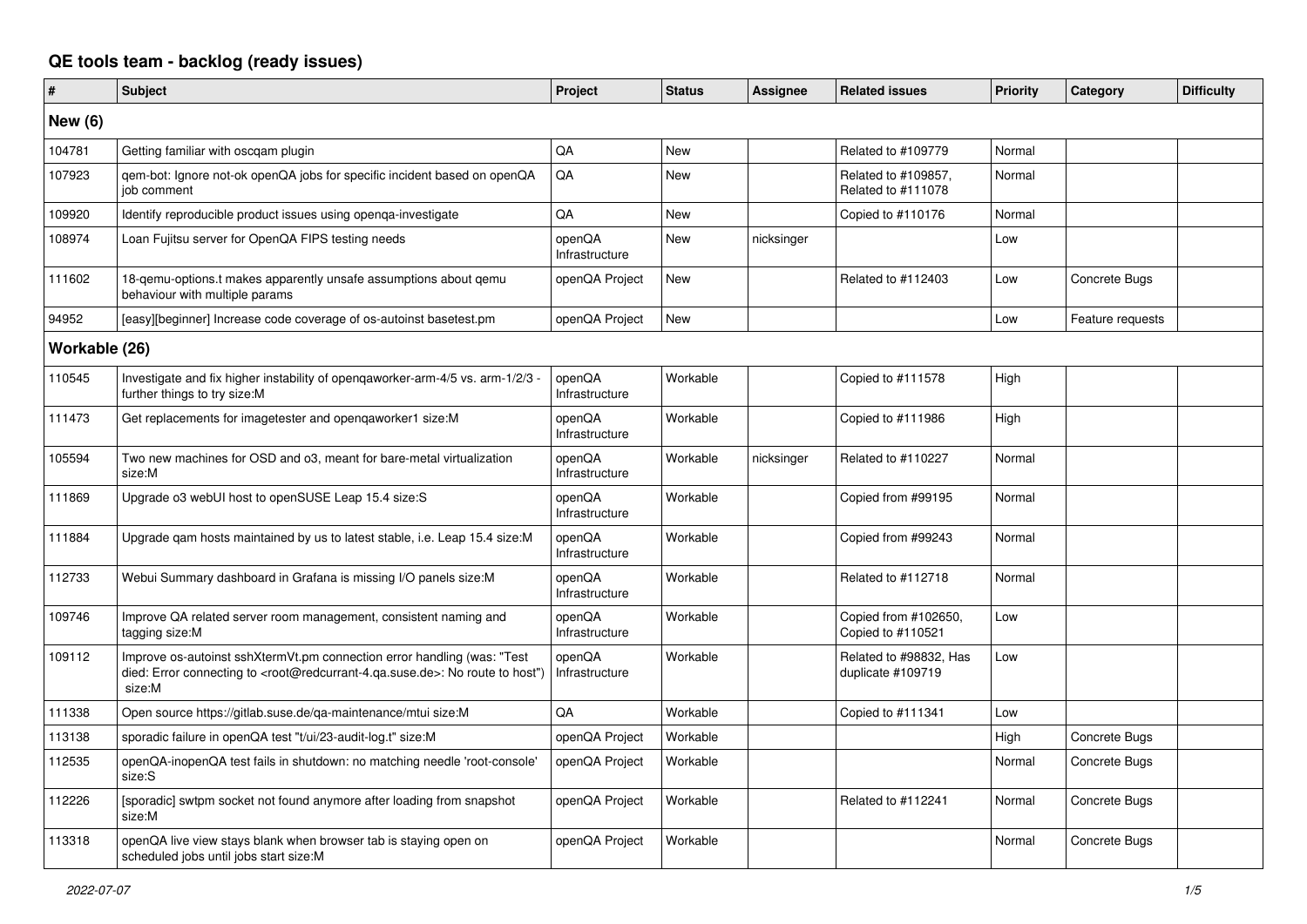| $\vert$ #       | Subject                                                                                                                                                                                            | Project                  | <b>Status</b> | <b>Assignee</b> | <b>Related issues</b>                                                                                                                                                              | <b>Priority</b> | Category         | <b>Difficulty</b> |
|-----------------|----------------------------------------------------------------------------------------------------------------------------------------------------------------------------------------------------|--------------------------|---------------|-----------------|------------------------------------------------------------------------------------------------------------------------------------------------------------------------------------|-----------------|------------------|-------------------|
| 113348          | [timeboxed:2h] OBS checks fail os-autoinst test "Calling 'isotovideo --help'<br>returns exit code 0" from t/44-scripts.t but only on aarch64? -- initial<br>investigation of "--help" route size:S | openQA Project           | Workable      |                 | Copied from #113141                                                                                                                                                                | Normal          | Concrete Bugs    |                   |
| 107941          | [sporadic] openQA Fullstack test t/full-stack.t can still fail with "udevadm" log<br>message size:M                                                                                                | openQA Project           | Workable      |                 |                                                                                                                                                                                    | Low             | Concrete Bugs    |                   |
| 113201          | Integrate spike solution for accessing VMWare's VNC-over-websockets into<br>os-autoinst's VNC console size:M                                                                                       | openQA Project           | Workable      |                 |                                                                                                                                                                                    | High            | Feature requests |                   |
| 113189          | Research where we need limits size:S                                                                                                                                                               | openQA Project           | Workable      |                 |                                                                                                                                                                                    | Normal          | Feature requests |                   |
| 111066          | Document suggested workflows for multiple teams reviewing openQA test<br>results size:M                                                                                                            | openQA Project           | Workable      |                 |                                                                                                                                                                                    | Normal          | Feature requests |                   |
| 113039          | Include original os-autoinst story within docs size:M                                                                                                                                              | openQA Project           | Workable      |                 |                                                                                                                                                                                    | Normal          | Feature requests |                   |
| 81899           | [easy][beginner] Move code from isotovideo to a module size:M                                                                                                                                      | openQA Project           | Workable      | okurz           | Related to #108530                                                                                                                                                                 | Low             | Feature requests |                   |
| 99663           | Use more perl signatures - os-autoinst size:M                                                                                                                                                      | openQA Project           | Workable      | okurz           | Related to #102146,<br>Related to #104986,<br>Related to #104520,<br>Related to #106654,<br>Related to #108323,<br>Related to #110983,<br>Related to #112319,<br>Copied to #100967 | Low             | Feature requests |                   |
| 100967          | Use more perl signatures - openQA size:M                                                                                                                                                           | openQA Project           | Workable      | okurz           | Copied from #99663,<br>Copied to #105127                                                                                                                                           | Low             | Feature requests |                   |
| 106056          | [virtualization][tools] Improve retry behaviour and connection error handling in<br>backend::ipmi (was: "Fail to connect openqaipmi5-sp.qa.suse.de on our osd<br>environment") size:M              | openQA Project           | Workable      |                 | Related to #102650                                                                                                                                                                 | Low             | Feature requests |                   |
| 111254          | Cover code of os-autoinst path backend/ fully (statement coverage) size:M                                                                                                                          | openQA Project           | Workable      |                 | Blocked by #109620,<br>Copied from #111251                                                                                                                                         | Low             | Feature requests |                   |
| 111770          | Limit finished tests on /tests, but query configurable and show complete<br>number of jobs size:S                                                                                                  | openQA Project           | Workable      |                 |                                                                                                                                                                                    | Low             | Feature requests |                   |
| 111881          | Upgrade CI container image versions to Leap 15.4 size:M                                                                                                                                            | openQA Project           | Workable      |                 | Copied from #99240                                                                                                                                                                 | Normal          | Organisational   |                   |
| In Progress (3) |                                                                                                                                                                                                    |                          |               |                 |                                                                                                                                                                                    |                 |                  |                   |
| 112673          | Cannot send emails from o3 size:M                                                                                                                                                                  | openQA<br>Infrastructure | In Progress   | ibaier cz       | Copied from #110920                                                                                                                                                                | High            |                  |                   |
| 111341          | Open source https://gitlab.suse.de/qa-maintenance/qam-oscplugin/ size:M                                                                                                                            | $\mathsf{QA}$            | In Progress   | osukup          | Copied from #111338                                                                                                                                                                | Normal          |                  |                   |
| 111992          | Deal with QEMU and OVMF default resolution being 1280x800, affecting (at<br>least) qxl size:M                                                                                                      | openQA Project           | In Progress   | tinita          | Related to #111866,<br>Related to #111863                                                                                                                                          | High            | Feature requests |                   |
| Blocked (34)    |                                                                                                                                                                                                    |                          |               |                 |                                                                                                                                                                                    |                 |                  |                   |
| 97862           | More openQA worker hardware for OSD size:M                                                                                                                                                         | openQA<br>Infrastructure | Blocked       | okurz           | Copied from #97043,<br>Copied to #104970                                                                                                                                           | High            |                  |                   |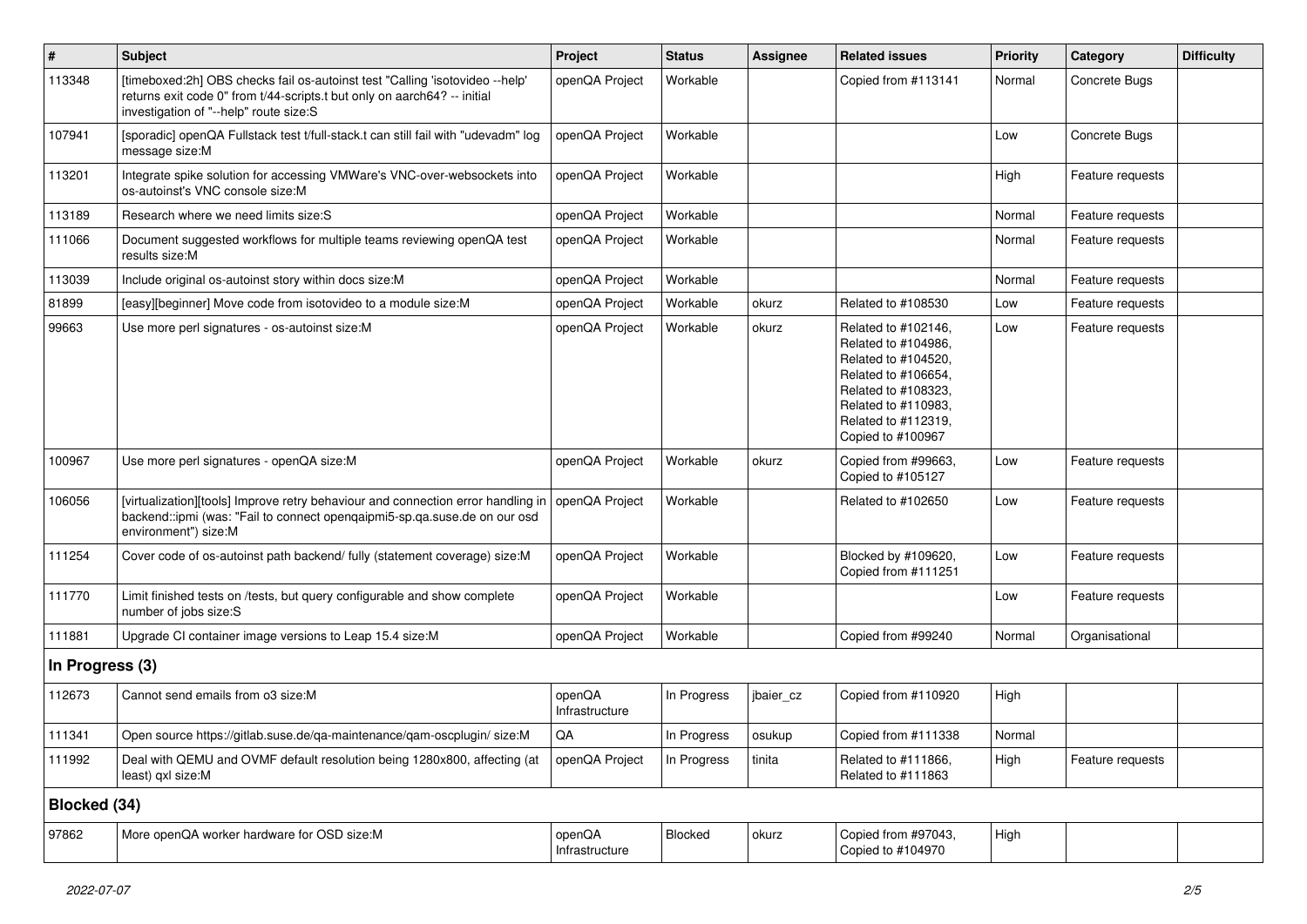| #      | <b>Subject</b>                                                                                                                                    | Project                  | <b>Status</b>  | <b>Assignee</b> | <b>Related issues</b>                                                               | <b>Priority</b> | Category         | <b>Difficulty</b> |
|--------|---------------------------------------------------------------------------------------------------------------------------------------------------|--------------------------|----------------|-----------------|-------------------------------------------------------------------------------------|-----------------|------------------|-------------------|
| 103736 | Make aarch64 machine chan-1 up and running after it is broken size:M                                                                              | openQA<br>Infrastructure | <b>Blocked</b> | nicksinger      |                                                                                     | High            |                  |                   |
| 110920 | Emails from o3 are rejected by mx2.suse.de for certain sender/recipients<br>size:S                                                                | openQA<br>Infrastructure | Blocked        | okurz           | Copied from #110629,<br>Copied to #112673                                           | High            |                  |                   |
| 91646  | [saga][epic] SUSE Maintenance QA workflows with fully automated testing,<br>approval and release                                                  | QA                       | Blocked        | okurz           | Copied to #99303                                                                    | Normal          |                  |                   |
| 96539  | Conclude migration of gam.suse.de                                                                                                                 | QA                       | <b>Blocked</b> | okurz           |                                                                                     | Normal          |                  |                   |
| 94105  | [epic] Use feedback from openga-investigate to automatically inform on<br>github pull requests, open tickets, weed out automatically failed tests | QA                       | <b>Blocked</b> | okurz           | Related to #91773,<br>Related to #107014                                            | Normal          |                  |                   |
| 110884 | [epic] Properly maintained open source mtui+oscqam                                                                                                | QA                       | <b>Blocked</b> | okurz           |                                                                                     | Normal          |                  |                   |
| 111347 | [saga][epic] Properly maintained Maintenance QA tooling                                                                                           | QA                       | <b>Blocked</b> | okurz           | Copied from #99303                                                                  | Normal          |                  |                   |
| 111863 | Upgrade o3 workers to openSUSE Leap 15.4                                                                                                          | openQA<br>Infrastructure | <b>Blocked</b> | okurz           | Related to #111992,<br>Copied from #99189                                           | Normal          |                  |                   |
| 111866 | Upgrade osd workers and openga-monitor to openSUSE Leap 15.4                                                                                      | openQA<br>Infrastructure | <b>Blocked</b> | okurz           | Related to #111992,<br>Copied from #99192                                           | Normal          |                  |                   |
| 111872 | Upgrade osd webUI host to openSUSE Leap 15.4                                                                                                      | openQA<br>Infrastructure | Blocked        | okurz           | Copied from #99198                                                                  | Normal          |                  |                   |
| 111986 | Ensure uno.openqanet.opensuse.org is properly used                                                                                                | openQA<br>Infrastructure | <b>Blocked</b> | okurz           | Copied from #111473                                                                 | Normal          |                  |                   |
| 112367 | [tools] python-paramiko on Leap/SLE throws exception with ed25519 key<br>size:M                                                                   | QA                       | <b>Blocked</b> | jbaier_cz       |                                                                                     | Normal          |                  |                   |
| 101048 | [epic] Investigate and fix higher instability of openqaworker-arm-4/5 vs.<br>$arm-1/2/3$                                                          | openQA Project           | Blocked        | mkittler        | Related to #101030                                                                  | High            | Concrete Bugs    |                   |
| 113141 | OBS checks fail os-autoinst test "Calling 'isotovideo --help' returns exit code<br>0" from t/44-scripts.t but only on aarch64?                    | openQA Project           | Blocked        | okurz           | Copied to #113348                                                                   | High            | Concrete Bugs    |                   |
| 98952  | [epic] t/full-stack.t sporadically fails "clickElement: element not interactable"<br>and other errors                                             | openQA Project           | <b>Blocked</b> | mkittler        | Related to #101734                                                                  | Low             | Concrete Bugs    |                   |
| 109668 | [saga][epic] Stable and updated non-gemu backends for SLE validation                                                                              | openQA Project           | Blocked        | okurz           | Related to #37339                                                                   | High            | Feature requests |                   |
| 80142  | [saga][epic] Scale out: Redundant/load-balancing deployments of openQA,<br>easy containers, containers on kubernetes                              | openQA Project           | <b>Blocked</b> | okurz           | Related to #80466,<br>Related to #92893,<br>Related to #110497                      | High            | Feature requests |                   |
| 100688 | [epic][virtualization][3rd party hypervisor] Add svirt backend compatibility for<br>vmware 7.0                                                    | openQA Project           | Blocked        | okurz           |                                                                                     | High            | Feature requests |                   |
| 109656 | [epic] Stable non-gemu backends                                                                                                                   | openQA Project           | Blocked        | okurz           | Related to #99345                                                                   | Normal          | Feature requests |                   |
| 91914  | [epic] Make reviewing openQA results per squad easier                                                                                             | openQA Project           | Blocked        | okurz           | Related to #52655,<br>Related to #93710,<br>Copied from #91467,<br>Copied to #99306 | Normal          | Feature requests |                   |
| 92854  | [epic] limit overload of openQA webUI by heavy requests                                                                                           | openQA Project           | Blocked        | okurz           | Copied from #92770                                                                  | Normal          | Feature requests |                   |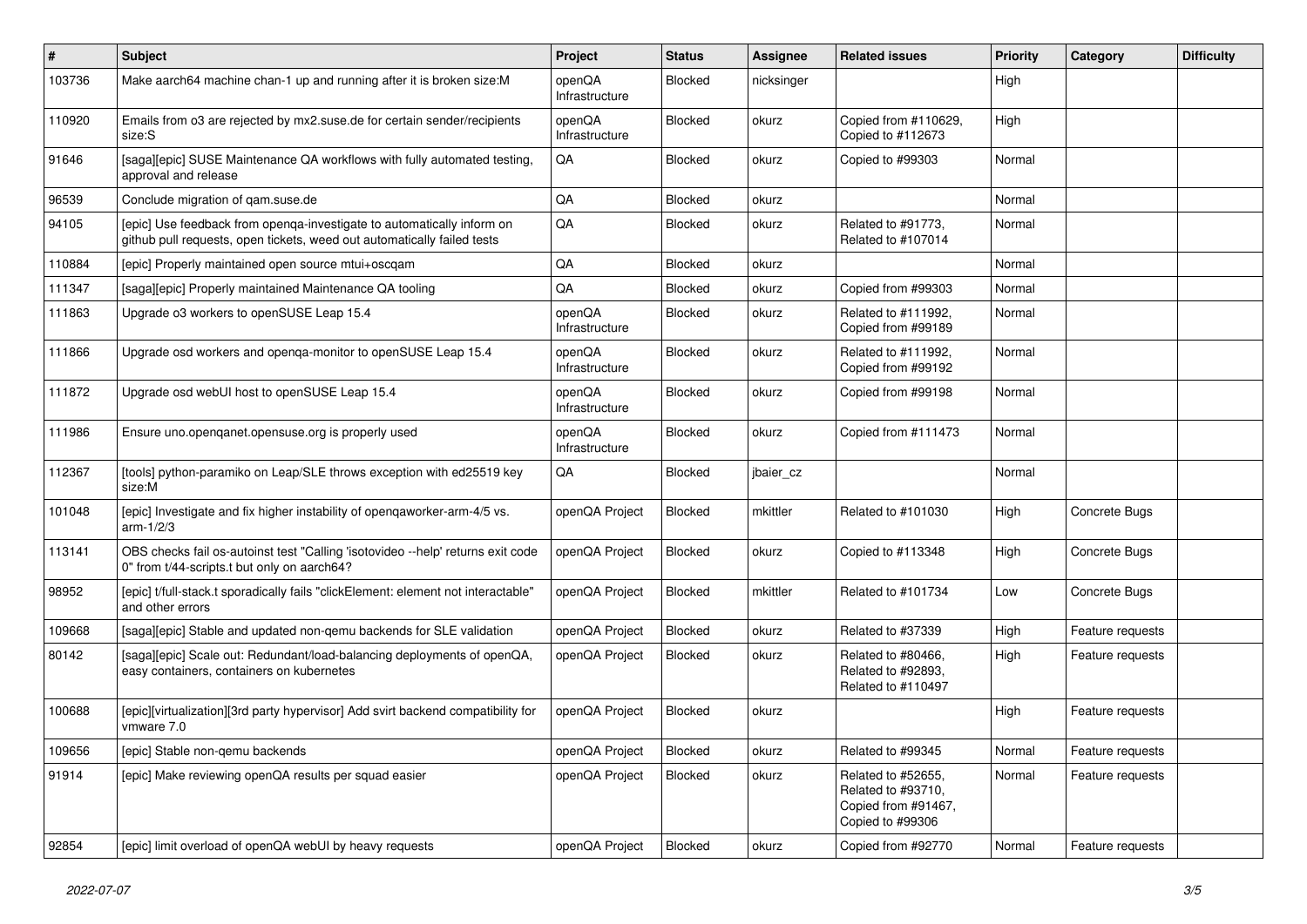| #             | <b>Subject</b>                                                                                                                                                                                                             | <b>Project</b>           | <b>Status</b>  | <b>Assignee</b> | <b>Related issues</b>                                                                                                                                    | Priority | Category                  | <b>Difficulty</b> |
|---------------|----------------------------------------------------------------------------------------------------------------------------------------------------------------------------------------------------------------------------|--------------------------|----------------|-----------------|----------------------------------------------------------------------------------------------------------------------------------------------------------|----------|---------------------------|-------------------|
| 97190         | Limit size of initial requests everywhere, e.g. /, /tests, etc., over webUI and<br>API                                                                                                                                     | openQA Project           | <b>Blocked</b> | okurz           | Related to #41054,<br>Related to #110680,<br>Related to #110677                                                                                          | Normal   | Feature requests          |                   |
| 98472         | [epic] Scale out: Disaster recovery deployments of existing openQA<br>infrastructures                                                                                                                                      | openQA Project           | <b>Blocked</b> | okurz           |                                                                                                                                                          | Normal   | Feature requests          |                   |
| 103962        | [saga][epic] Easy multi-machine handling: MM-tests as first-class citizens                                                                                                                                                 | openQA Project           | <b>Blocked</b> | mkittler        | Copied to #112862                                                                                                                                        | Normal   | Feature requests          |                   |
| 103971        | [epic] Easy *re*-triggering and cloning of multi-machine tests                                                                                                                                                             | openQA Project           | <b>Blocked</b> | mkittler        | Related to #66071                                                                                                                                        | Normal   | Feature requests          |                   |
| 106922        | [epic][sporadic] openga_from_git fails in dashboard due to<br>ensure_unlocked_desktop not expecting password entry screen in case of<br>locked desktop auto review:"match=desktop-runner, screenlock timed<br>out.*":retry | openQA Project           | Blocked        | okurz           | Related to #103122,<br>Related to #92092,<br>Related to #44441,<br>Related to #46589.<br>Related to #64078,<br>Copied from #106919,<br>Copied to #108527 | Normal   | Feature requests          |                   |
| 108530        | os-autoinst plugins: x11 start program from os-autoinst-distri-openQA<br>dynamically loaded from another git repo size:M                                                                                                   | openQA Project           | Blocked        | cdywan          | Related to #81899                                                                                                                                        | Normal   | Feature requests          |                   |
| 109846        | [epic] Ensure all our database tables accomodate enough data, e.g. bigint for<br>ids                                                                                                                                       | openQA Project           | Blocked        | okurz           | Copied from #109836                                                                                                                                      | Normal   | Feature requests          |                   |
| 108527        | [epic] os-autoinst plugins (or wheels or leaves or scrolls) for scalable code<br>reuse of helper functions and segmented test distributions                                                                                | openQA Project           | Blocked        | okurz           | Copied from #106922                                                                                                                                      | Normal   | Feature requests          |                   |
| 99660         | [epic] Use more perl signatures in our perl projects                                                                                                                                                                       | openQA Project           | <b>Blocked</b> | okurz           |                                                                                                                                                          | Low      | Feature requests          |                   |
| 109740        | [epic] Stable os-autoinst unit tests with good coverage                                                                                                                                                                    | openQA Project           | Blocked        | okurz           | Related to #109620                                                                                                                                       | Low      | Feature requests          |                   |
| 111860        | [epic] Upgrade all our infrastructure, e.g. o3+osd workers+webui and<br>production workloads, to openSUSE Leap 15.4                                                                                                        | openQA Project           | Blocked        | okurz           | Copied from #99183                                                                                                                                       | Normal   | Organisational            |                   |
| 99579         | [epic][retro] Follow-up to "Published QCOW images appear to be<br>uncompressed"                                                                                                                                            | openQA Project           | Blocked        | okurz           | Related to #96557,<br>Copied from #99246                                                                                                                 | Low      | Organisational            |                   |
| Feedback (12) |                                                                                                                                                                                                                            |                          |                |                 |                                                                                                                                                          |          |                           |                   |
| 113345        | gem-bot does not ignore Development/Leap job groups as it should size:M                                                                                                                                                    | QA                       | Feedback       | okurz           |                                                                                                                                                          | Urgent   |                           |                   |
| 112898        | Minion workers alert triggering on and off size:M                                                                                                                                                                          | QA                       | Feedback       | okurz           | Related to #96380                                                                                                                                        | High     |                           |                   |
| 113087        | [ga-tools][gem-bot] malformed data in smelt incident causes smelt sync fail                                                                                                                                                | QA                       | Feedback       | okurz           |                                                                                                                                                          | High     |                           |                   |
| 111171        | Handle installation of new FC switch                                                                                                                                                                                       | openQA<br>Infrastructure | Feedback       | okurz           |                                                                                                                                                          | Low      |                           |                   |
| 109737        | [opensuse][sporadic] test fails in chromium due to lost characters when<br>typing in the address bar size:M                                                                                                                | openQA Tests             | Feedback       | cdywan          | Related to #107632                                                                                                                                       | High     | Bugs in existing<br>tests |                   |
| 113030        | test distribution directory git revision can be parsed as "UNKNOWN" and<br>openQA investigation fails to show test git log                                                                                                 | openQA Project           | Feedback       | okurz           |                                                                                                                                                          | High     | Concrete Bugs             |                   |
| 113312        | passwords (again) showing up in logs, this time in video base size: M                                                                                                                                                      | openQA Project           | Feedback       | okurz           |                                                                                                                                                          | High     | Concrete Bugs             |                   |